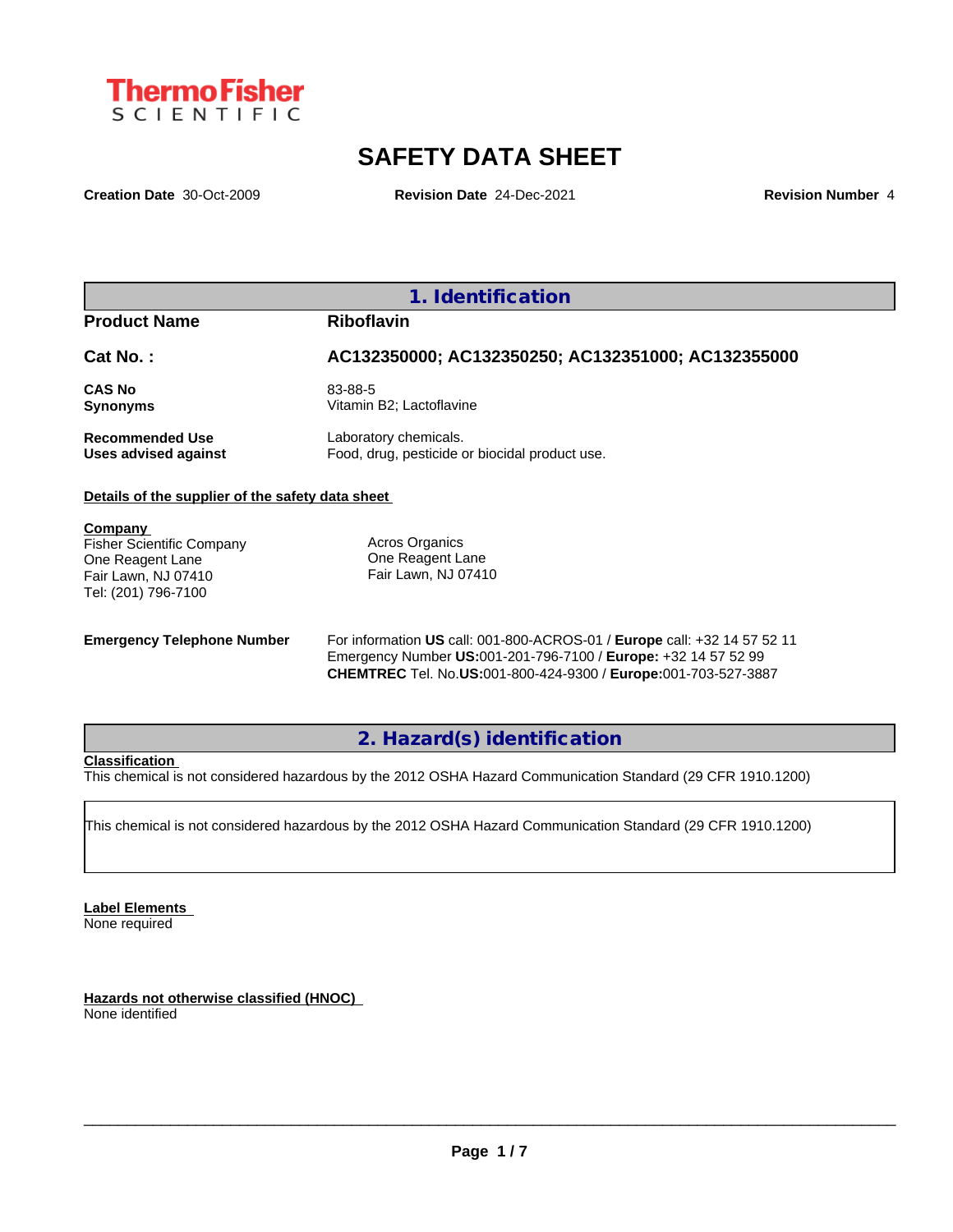|                                                 |                                                                                                                             | 3. Composition/Information on Ingredients                                                                                  |                                                                                              |  |  |  |  |  |
|-------------------------------------------------|-----------------------------------------------------------------------------------------------------------------------------|----------------------------------------------------------------------------------------------------------------------------|----------------------------------------------------------------------------------------------|--|--|--|--|--|
| <b>Component</b><br>Riboflavin                  |                                                                                                                             | <b>CAS No</b><br>83-88-5                                                                                                   | Weight %<br>$>95$                                                                            |  |  |  |  |  |
|                                                 |                                                                                                                             | 4. First-aid measures                                                                                                      |                                                                                              |  |  |  |  |  |
| <b>Eye Contact</b>                              | medical attention.                                                                                                          |                                                                                                                            | Rinse immediately with plenty of water, also under the eyelids, for at least 15 minutes. Get |  |  |  |  |  |
| <b>Skin Contact</b>                             |                                                                                                                             | Wash off immediately with plenty of water for at least 15 minutes. Get medical attention<br>immediately if symptoms occur. |                                                                                              |  |  |  |  |  |
| <b>Inhalation</b>                               | Remove to fresh air. Get medical attention immediately if symptoms occur. If not breathing,<br>give artificial respiration. |                                                                                                                            |                                                                                              |  |  |  |  |  |
| Ingestion                                       | Do NOT induce vomiting. Get medical attention.                                                                              |                                                                                                                            |                                                                                              |  |  |  |  |  |
| Most important symptoms and                     | No information available.                                                                                                   |                                                                                                                            |                                                                                              |  |  |  |  |  |
| effects<br><b>Notes to Physician</b>            | Treat symptomatically                                                                                                       |                                                                                                                            |                                                                                              |  |  |  |  |  |
|                                                 |                                                                                                                             | 5. Fire-fighting measures                                                                                                  |                                                                                              |  |  |  |  |  |
| <b>Suitable Extinguishing Media</b>             | Water spray, carbon dioxide (CO2), dry chemical, alcohol-resistant foam.                                                    |                                                                                                                            |                                                                                              |  |  |  |  |  |
| <b>Unsuitable Extinguishing Media</b>           | No information available                                                                                                    |                                                                                                                            |                                                                                              |  |  |  |  |  |
| <b>Flash Point</b><br>Method -                  |                                                                                                                             | No information available<br>No information available                                                                       |                                                                                              |  |  |  |  |  |
| and a based of a set The second a second second | والماجان ويرود والمنافذ ووسط والملط                                                                                         |                                                                                                                            |                                                                                              |  |  |  |  |  |

| Autoignition Temperature                                         | No information available |
|------------------------------------------------------------------|--------------------------|
| <b>Explosion Limits</b>                                          |                          |
| <b>Upper</b>                                                     | No data available        |
| Lower                                                            | No data available        |
| <b>Sensitivity to Mechanical Impact No information available</b> |                          |
| Sensitivity to Static Discharge No information available         |                          |

**Specific Hazards Arising from the Chemical**

Keep product and empty container away from heat and sources of ignition.

## **Hazardous Combustion Products**

Carbon monoxide (CO). Carbon dioxide (CO2). Nitrogen oxides (NOx).

#### **Protective Equipment and Precautions for Firefighters**

As in any fire, wear self-contained breathing apparatus pressure-demand, MSHA/NIOSH (approved or equivalent) and full protective gear.

| <b>NFPA</b><br><b>Health</b>                                    | Flammability                   | <b>Instability</b>                                                                  | <b>Physical hazards</b><br>N/A                                                          |
|-----------------------------------------------------------------|--------------------------------|-------------------------------------------------------------------------------------|-----------------------------------------------------------------------------------------|
|                                                                 | 6. Accidental release measures |                                                                                     |                                                                                         |
| <b>Personal Precautions</b><br><b>Environmental Precautions</b> | Information.                   | No special precautions required. Ensure adequate ventilation. Avoid dust formation. | No special environmental precautions required. See Section 12 for additional Ecological |

**Methods for Containment and Clean** Sweep up and shovel into suitable containers for disposal. Avoid dust formation.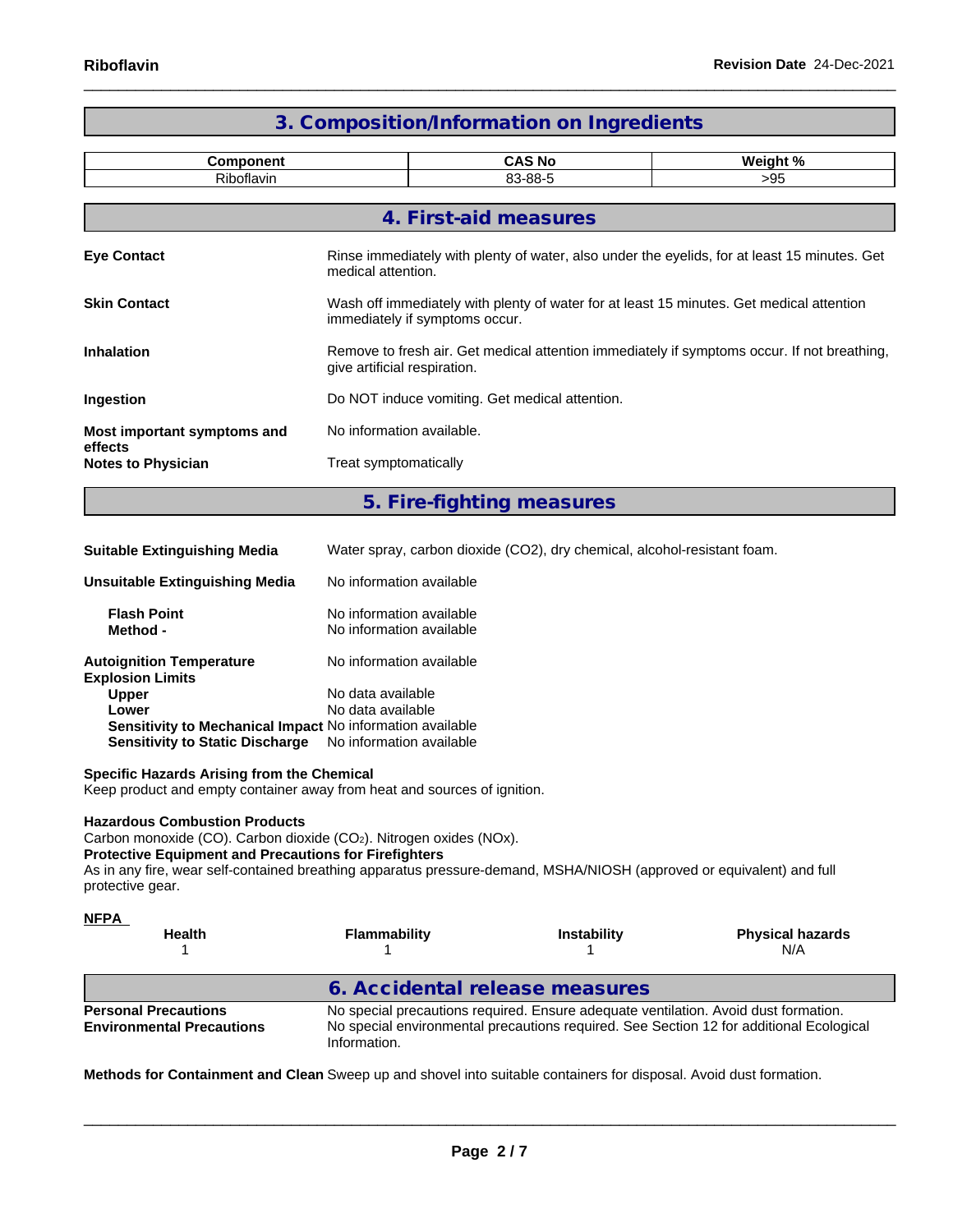| Up                                   |                                                                                                                                                                                   |
|--------------------------------------|-----------------------------------------------------------------------------------------------------------------------------------------------------------------------------------|
|                                      | 7. Handling and storage                                                                                                                                                           |
| <b>Handling</b>                      | Ensure adequate ventilation. Avoid contact with skin, eyes or clothing. Avoid ingestion and<br>inhalation. Avoid dust formation.                                                  |
| Storage.                             | Keep containers tightly closed in a dry, cool and well-ventilated place. Incompatible<br>Materials. Strong oxidizing agents. Bases. Reducing Agent.                               |
|                                      | 8. Exposure controls / personal protection                                                                                                                                        |
| <b>Exposure Guidelines</b>           | This product does not contain any hazardous materials with occupational exposure<br>limitsestablished by the region specific regulatory bodies.                                   |
| <b>Engineering Measures</b>          | None under normal use conditions.                                                                                                                                                 |
| <b>Personal Protective Equipment</b> |                                                                                                                                                                                   |
| <b>Eye/face Protection</b>           | Wear appropriate protective eyeglasses or chemical safety goggles as described by<br>OSHA's eye and face protection regulations in 29 CFR 1910.133 or European Standard<br>EN166. |
| Skin and body protection             | Wear appropriate protective gloves and clothing to prevent skin exposure.                                                                                                         |
| <b>Respiratory Protection</b>        | No protective equipment is needed under normal use conditions.                                                                                                                    |
| <b>Hygiene Measures</b>              | Handle in accordance with good industrial hygiene and safety practice.                                                                                                            |

## **9. Physical and chemical properties**

|                                               | 7. THYSISAI ANA SHSIMSAI PIOPOI (183                          |
|-----------------------------------------------|---------------------------------------------------------------|
| <b>Physical State</b>                         | Solid                                                         |
| Appearance                                    | Yellow-orange                                                 |
| Odor                                          | <b>Odorless</b>                                               |
| <b>Odor Threshold</b>                         | No information available                                      |
| рH                                            | 5.5-7.2 0.07g/l water (20°C)                                  |
| <b>Melting Point/Range</b>                    | 290 °C / 554 °F                                               |
| <b>Boiling Point/Range</b>                    | No information available                                      |
| <b>Flash Point</b>                            | No information available                                      |
| <b>Evaporation Rate</b>                       | Not applicable                                                |
| Flammability (solid,gas)                      | No information available                                      |
| <b>Flammability or explosive limits</b>       |                                                               |
| <b>Upper</b>                                  | No data available                                             |
| Lower                                         | No data available                                             |
| <b>Vapor Pressure</b>                         | negligible                                                    |
| <b>Vapor Density</b>                          | Not applicable                                                |
| <b>Specific Gravity</b>                       | No information available                                      |
| <b>Solubility</b>                             | Insoluble in water                                            |
| <b>Partition coefficient; n-octanol/water</b> | No data available                                             |
| <b>Autoignition Temperature</b>               | No information available                                      |
| <b>Decomposition Temperature</b>              | 290 °C                                                        |
| <b>Viscosity</b>                              | Not applicable                                                |
| <b>Molecular Formula</b>                      | C <sub>17</sub> H <sub>20</sub> N <sub>4</sub> O <sub>6</sub> |
| <b>Molecular Weight</b>                       | 376.36                                                        |
|                                               |                                                               |

# **10. Stability and reactivity**

**Reactive Hazard None known, based on information available**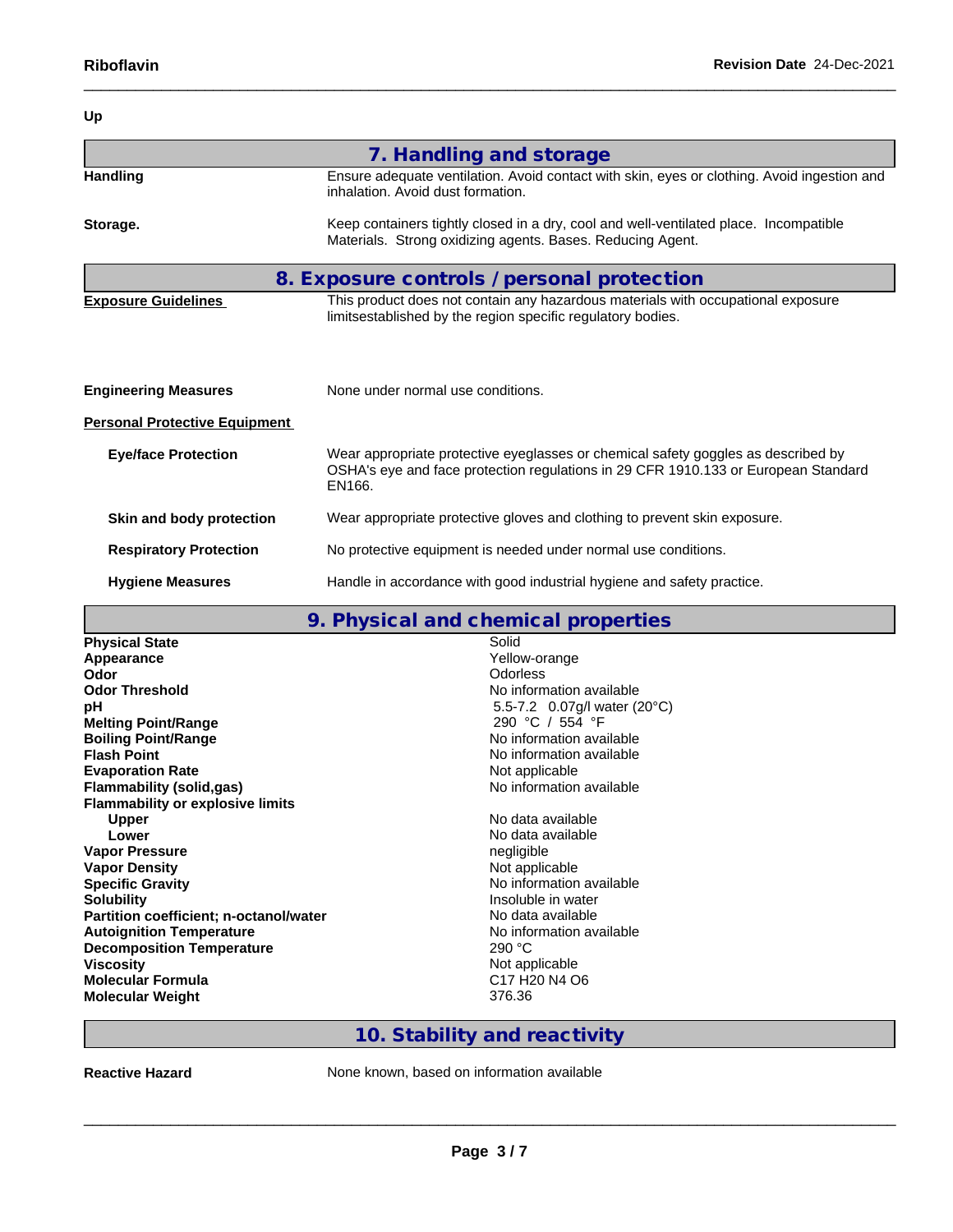| <b>Stability</b>                | Light sensitive.                                                                                   |
|---------------------------------|----------------------------------------------------------------------------------------------------|
| <b>Conditions to Avoid</b>      | Incompatible products. Excess heat. Avoid dust formation. Exposure to light.                       |
| <b>Incompatible Materials</b>   | Strong oxidizing agents, Bases, Reducing Agent                                                     |
|                                 | Hazardous Decomposition Products Carbon monoxide (CO), Carbon dioxide (CO2), Nitrogen oxides (NOx) |
| <b>Hazardous Polymerization</b> | No information available.                                                                          |
| <b>Hazardous Reactions</b>      | None under normal processing.                                                                      |
|                                 | 11. Toxicological information                                                                      |
| <b>Acute Toxicity</b>           |                                                                                                    |

**Product Information** See actual entry in RTECS for complete information. **Component Information Component LD50 Oral LD50 Dermal LC50 Inhalation** Riboflavin **LD50** > 10 g/kg (Rat ) Not listed >5.4 mg/L/4h (rat) **Toxicologically Synergistic Products** No information available **Delayed and immediate effects as well as chronic effects from short and long-term exposure Irritation** No information available **Sensitization** No information available **Carcinogenicity** The table below indicateswhether each agency has listed any ingredient as a carcinogen. **Component CAS No IARC NTP ACGIH OSHA Mexico** Riboflavin | 83-88-5 | Not listed | Not listed | Not listed | Not listed | Not listed | **Mutagenic Effects** No information available **Reproductive Effects** No information available. **Developmental Effects** No information available. **Teratogenicity No information available. STOT -** single exposure **None known**<br> **STOT** - repeated exposure **None known STOT** - repeated exposure **Aspiration hazard** No information available **Symptoms / effects,both acute and** No information available **delayed Endocrine Disruptor Information** No information available **Other Adverse Effects** The toxicological properties have not been fully investigated.

## **12. Ecological information**

#### **Ecotoxicity**

Do not empty into drains. .

| Component  | Freshwater Algae | Freshwater Fish                                        | <b>Microtox</b> | <b>Water Flea</b>                 |
|------------|------------------|--------------------------------------------------------|-----------------|-----------------------------------|
| Riboflavin | Not listed       | <b>LC50</b><br>Brachydanio rerio:<br>ma/L/96h<br>10000 | Not listed      | roro<br>.4 ma/L/48h<br>51<br>⊷∪ບບ |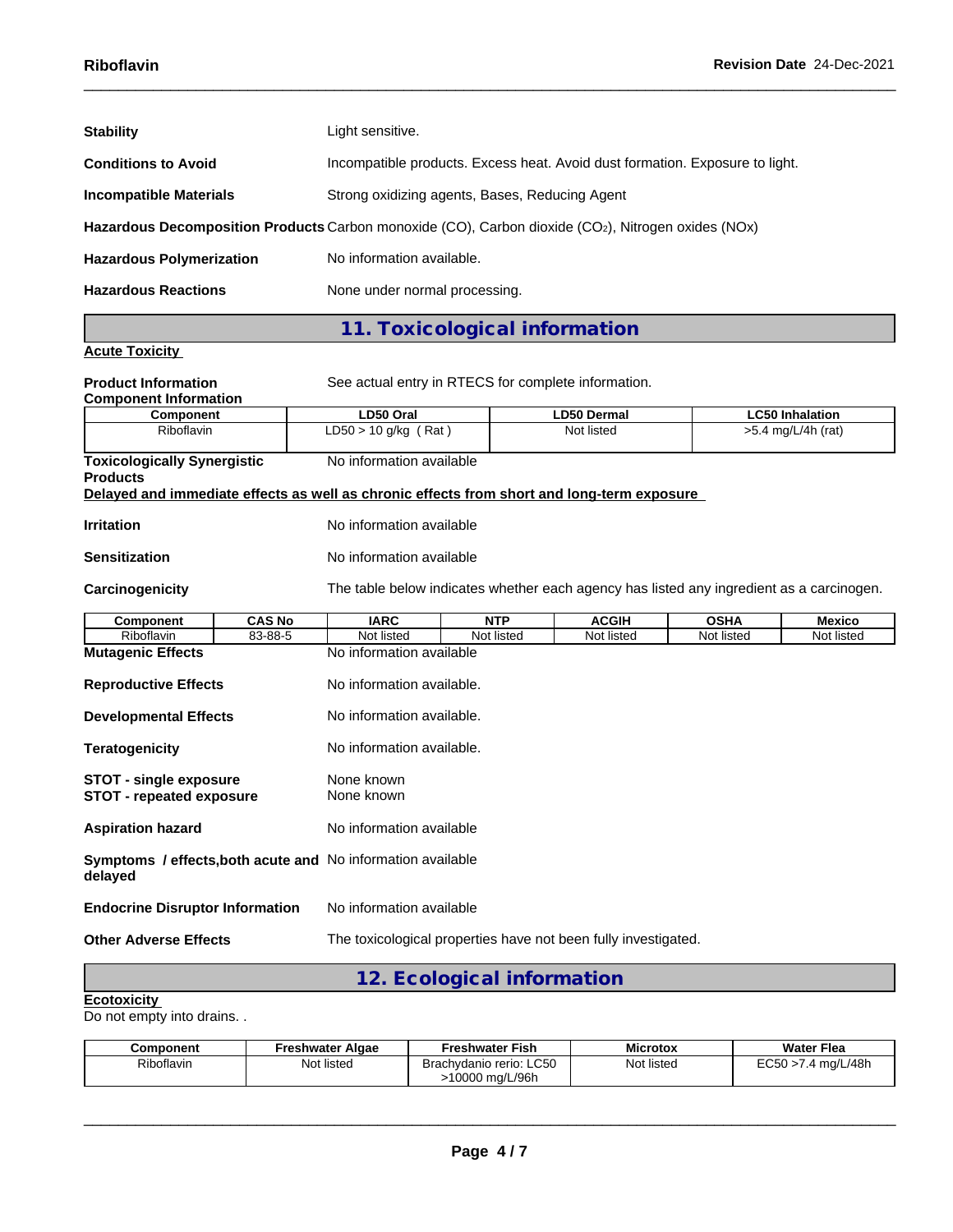| <b><i>Property in the matter</i></b> | 1 - - D - - - -                                                       |
|--------------------------------------|-----------------------------------------------------------------------|
| <b>Mobility</b>                      | Is not likely mobile in the environment due its low water solubility. |
| <b>Bioaccumulation/Accumulation</b>  | No information available.                                             |
| <b>Persistence and Degradability</b> | Insoluble in water Persistence is unlikely                            |
|                                      |                                                                       |

|            | Pow<br>log |
|------------|------------|
| Riboflavin | 1.46       |
|            |            |

## **13. Disposal considerations**

**Waste Disposal Methods** Chemical waste generators must determine whether a discarded chemical is classified as a hazardous waste. Chemical waste generators must also consult local, regional, and national hazardous waste regulations to ensure complete and accurate classification.

|                 | 14. Transport information  |
|-----------------|----------------------------|
| <u>DOT</u>      | Not regulated              |
| $TDG$           | Not regulated              |
| <b>IATA</b>     | Not regulated              |
| <b>IMDG/IMO</b> | Not regulated              |
|                 | 15. Regulatory information |

## **United States of America Inventory**

| Component  | <b>CAS No</b> | <b>TSCA</b><br>___ | TOO A I<br>Inventory notification -<br><b>Active-Inactive</b> | TSC/<br><b>EPA Requiatory</b><br><b>Flags</b> |  |
|------------|---------------|--------------------|---------------------------------------------------------------|-----------------------------------------------|--|
| Riboflavin | 83-88-5       |                    | CTIVE<br>∼<br>.                                               |                                               |  |

#### **Legend:**

**TSCA** US EPA (TSCA) - Toxic Substances Control Act, (40 CFR Part 710) X - Listed

'-' - Not Listed

**TSCA 12(b)** - Notices of Export Not applicable

### **International Inventories**

Canada (DSL/NDSL), Europe (EINECS/ELINCS/NLP), Philippines (PICCS), Japan (ENCS), Japan (ISHL), Australia (AICS), China (IECSC), Korea (KECL).

| Component              | ົ AS No | DSL | <b>NDSL</b> | <b>EINECS</b>               | <b>PICCS</b> | <b>ENCS</b> | <b>ISHL</b> | <b>AICS</b> | 5000<br>טטי | <b>KECL</b>       |
|------------------------|---------|-----|-------------|-----------------------------|--------------|-------------|-------------|-------------|-------------|-------------------|
| $ \cdot$<br>Riboflavin | 83-88-5 |     |             | $-0$<br>$\sim$<br>-507<br>້ |              |             |             |             |             | <b>KE</b><br>1845 |

**KECL** - NIER number or KE number (http://ncis.nier.go.kr/en/main.do)

### **U.S. Federal Regulations**

| <b>SARA 313</b>                                                       | Not applicable                     |
|-----------------------------------------------------------------------|------------------------------------|
| <b>SARA 311/312 Hazard Categories</b>                                 | See section 2 for more information |
| <b>CWA (Clean Water Act)</b>                                          | Not applicable                     |
| <b>Clean Air Act</b>                                                  | Not applicable                     |
| <b>OSHA</b> - Occupational Safety and<br><b>Health Administration</b> | Not applicable                     |
| <b>CERCLA</b>                                                         | Not applicable                     |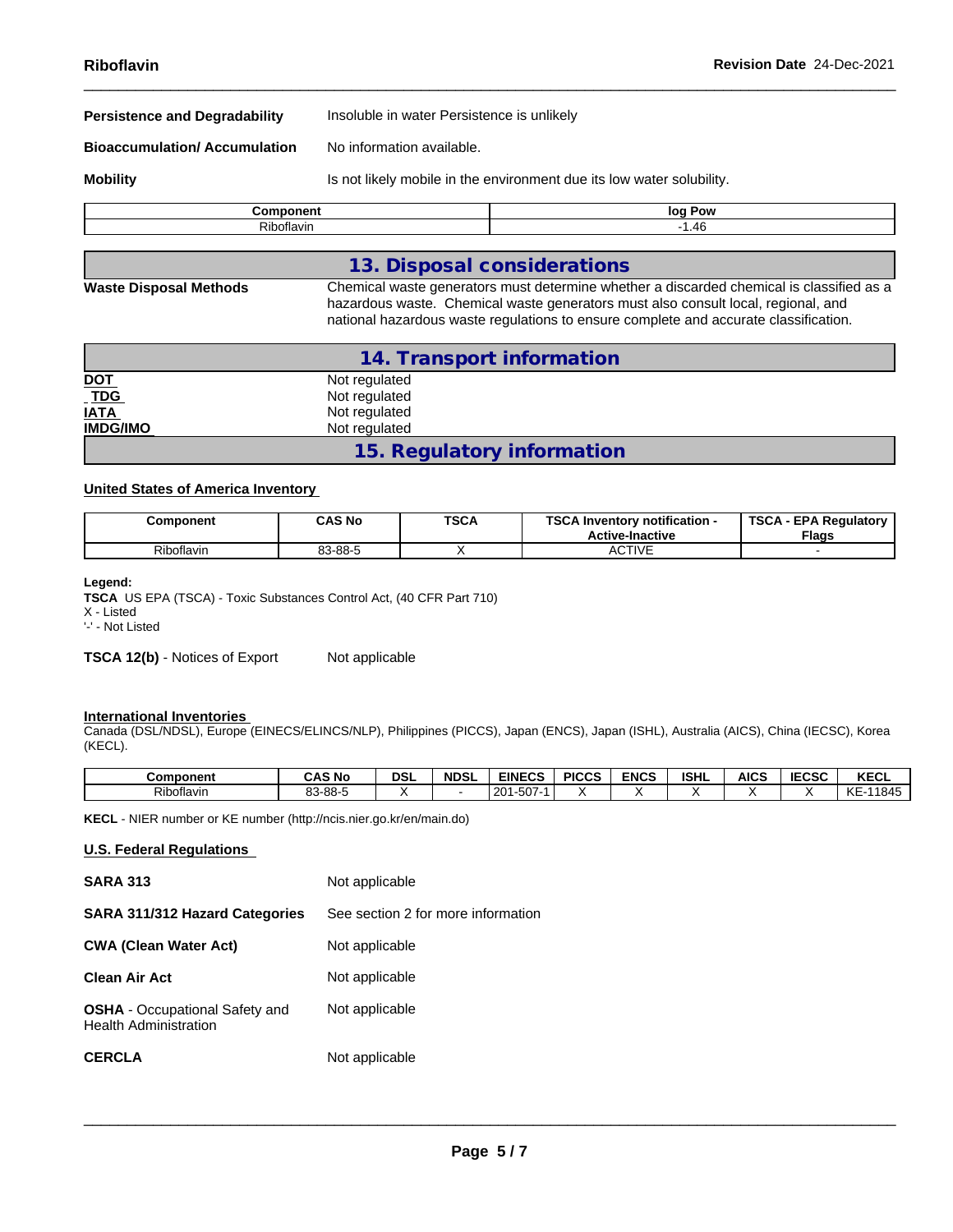| <b>California Proposition 65</b>                                                                                             | This product does not contain any Proposition 65 chemicals. |
|------------------------------------------------------------------------------------------------------------------------------|-------------------------------------------------------------|
| U.S. State Right-to-Know<br><b>Regulations</b>                                                                               | Not applicable                                              |
| U.S. Department of Transportation<br>Reportable Quantity (RQ):<br>DOT Marine Pollutant<br><b>DOT Severe Marine Pollutant</b> | N<br>N<br>N                                                 |
| U.S. Department of Homeland<br><b>Security</b>                                                                               | This product does not contain any DHS chemicals.            |

#### **Other International Regulations**

**Mexico - Grade** No information available

## **Authorisation/Restrictions according to EU REACH**

| Component  | <b>Substances Subject to</b><br>Authorization | REACH (1907/2006) - Annex XIV -   REACH (1907/2006) - Annex XVII -  <br>Restrictions on Certain Dangerous 1907/2006) article 59 - Candidate<br><b>Substances</b> | <b>REACH Regulation (EC)</b><br>List of Substances of Very High<br><b>Concern (SVHC)</b> |
|------------|-----------------------------------------------|------------------------------------------------------------------------------------------------------------------------------------------------------------------|------------------------------------------------------------------------------------------|
| Riboflavin |                                               | Use restricted. See item 75.                                                                                                                                     |                                                                                          |
|            |                                               | (see link for restriction details)                                                                                                                               |                                                                                          |

*https://echa.europa.eu/substances-restricted-under-reach*

## **Safety, health and environmental regulations/legislation specific for the substance or mixture**

| Component         | <b>CAS No</b> | <b>OECD HPV</b>                             | <b>Persistent Organic</b><br><b>Pollutant</b> | <b>Ozone Depletion</b><br><b>Potential</b> | <b>Restriction of</b><br><b>Hazardous</b><br>Substances (RoHS) |
|-------------------|---------------|---------------------------------------------|-----------------------------------------------|--------------------------------------------|----------------------------------------------------------------|
| <b>Riboflavin</b> | 83-88-5       | Listed                                      | Not applicable                                | Not applicable                             | Not applicable                                                 |
|                   |               |                                             |                                               |                                            |                                                                |
| Component         | <b>CAS No</b> | Seveso III Directive<br>(2012/18/EC) -      | <b>Seveso III Directive</b><br>(2012/18/EC) - | Rotterdam<br><b>Convention (PIC)</b>       | <b>Basel Convention</b><br>(Hazardous Waste)                   |
|                   |               | Qualifying Quantities Qualifying Quantities |                                               |                                            |                                                                |
|                   |               | for Major Accident                          | for Safety Report                             |                                            |                                                                |
|                   |               | <b>Notification</b>                         | <b>Requirements</b>                           |                                            |                                                                |
| <b>Riboflavin</b> | 83-88-5       | Not applicable                              | Not applicable                                | Not applicable                             | Not applicable                                                 |

|                                                                                              | 16. Other information                                                                                                                                                                                                                                                                      |
|----------------------------------------------------------------------------------------------|--------------------------------------------------------------------------------------------------------------------------------------------------------------------------------------------------------------------------------------------------------------------------------------------|
| <b>Prepared By</b>                                                                           | <b>Regulatory Affairs</b><br>Thermo Fisher Scientific<br>Email: EMSDS.RA@thermofisher.com                                                                                                                                                                                                  |
| <b>Creation Date</b><br><b>Revision Date</b><br><b>Print Date</b><br><b>Revision Summary</b> | 30-Oct-2009<br>24-Dec-2021<br>24-Dec-2021<br>This document has been updated to comply with the US OSHA HazCom 2012 Standard<br>replacing the current legislation under 29 CFR 1910.1200 to align with the Globally<br>Harmonized System of Classification and Labeling of Chemicals (GHS). |

**Disclaimer**

The information provided in this Safety Data Sheet is correct to the best of our knowledge, information and belief at the date of its publication. The information given is designed only as a guidance for safe handling, use, processing, storage, transportation, disposal and release and is not to be considered a warranty or quality specification. The information relates only to the specific material designated and may not be valid for such material used in combination with any other